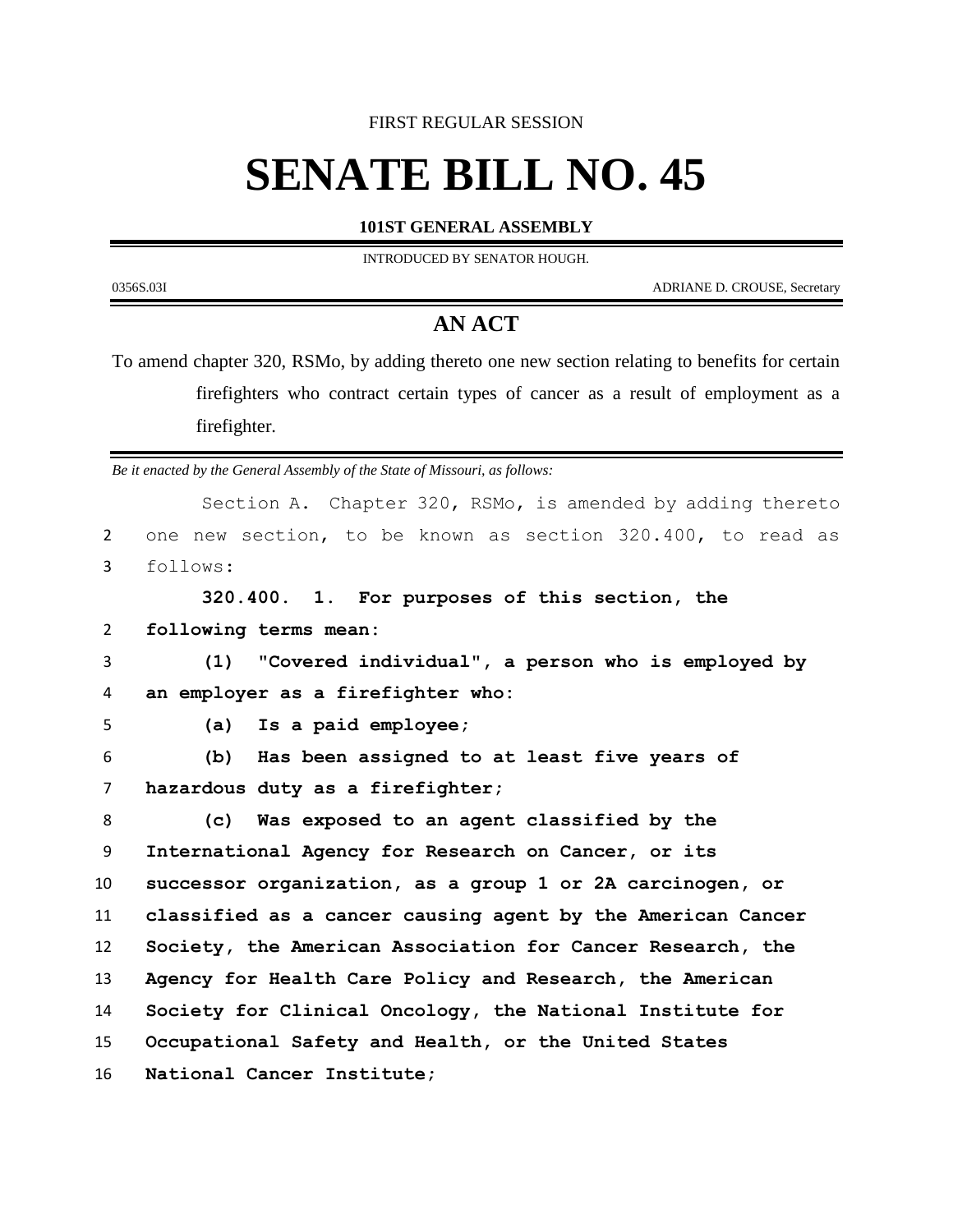**(d) Was last assigned to hazardous duty as a firefighter within the previous fifteen years; and**

 **(e) Is not seventy years of age or older at the time of the diagnosis of cancer;**

 **(2) "Employer", a municipality or special district that employs one or more firefighters;**

 **(3) "Voluntary firefighter cancer benefits trust" or "trust", a self-insured trust described in 8 CSR 50-3.010 that is established for the purposes of this section.**

 **2. (1) One or more employers may create a voluntary firefighter cancer benefits trust for the purpose of this section. An employer may make contributions into the voluntary firefighter cancer benefits trust established for the purpose of this section. The contribution levels and award levels shall be set by the board of trustees of the trust.**

 **(2) For an employer that chooses to make contributions into the voluntary firefighter cancer benefits trust, the trust shall provide the minimum benefits specified by the board of trustees of the trust to covered individuals, based on the award level of the cancer at the time of diagnosis, after the employer becomes a participant.**

 **(3) Benefit levels shall be established by the board of trustees of the trust based on the category and stage of the cancer.**

 **(4) In addition to an award pursuant to subdivision (3) of this subsection:**

 **(a) A payment shall be made from the trust to a covered individual for the actual cost, up to twenty-five thousand dollars, for rehabilitative or vocational training employment services and educational training relating to the cancer diagnosis;**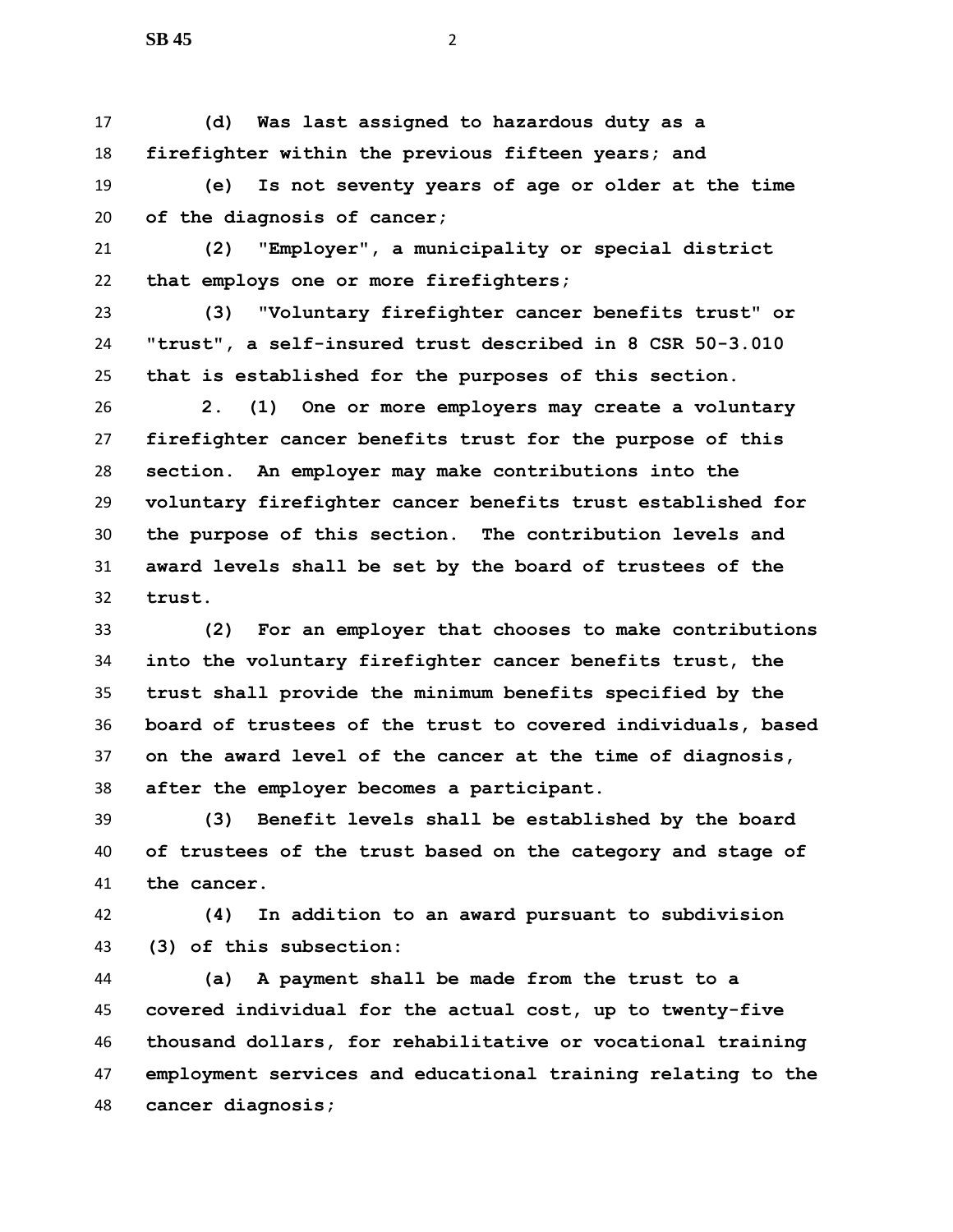**(b) A payment shall be made to covered individual of up to ten thousand dollars if the covered individual incurs cosmetic disfigurement costs resulting from cancer.**

 **(5) If the cancer is diagnosed as terminal cancer, the covered individual shall receive a lump-sum payment of twenty-five thousand dollars as an accelerated payment toward the benefits due based on the benefit levels established pursuant to subdivision (3) of this subsection.**

 **(6) The covered individual shall be entitled to additional awards if the cancer increases in award level, but the amount of any benefit paid earlier for the same cancer shall be subtracted from the new award.**

 **(7) If a covered individual dies while owed benefits pursuant to this section, the benefits shall be paid to the surviving spouse or domestic partner, if any, at the time of death, and if there is no surviving spouse or domestic partner, any surviving children equally. If there is no surviving spouse, domestic partner, or child, the obligation of the trust to pay benefits will cease.**

 **(8) If a covered individual returns to the same position of employment after a cancer diagnosis, the covered individual shall be entitled to the benefits in this section for any subsequent new type of covered cancer diagnosis.**

 **(9) The maximum amount that may be paid to a covered individual for each cancer diagnosis shall be two hundred forty-nine thousand dollars. The dollar limitations of this subdivision shall be increased or decreased each year by the percentage of increase or decrease from the end of the previous calendar year of the Consumer Price Index, or successor index as published by the U.S. Department of Labor, or its successor agency, and rounded to the nearest dollar amount.**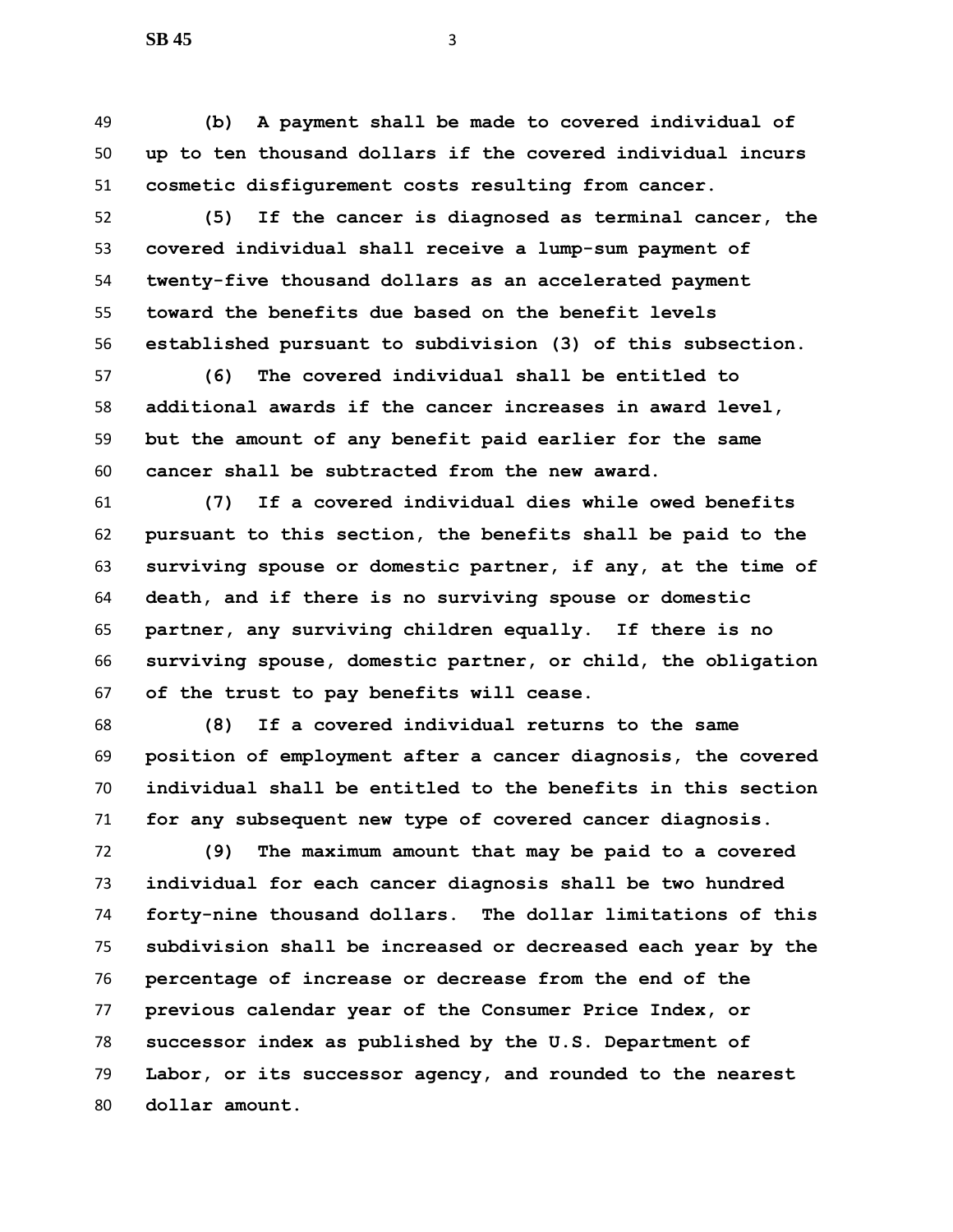**(10) The benefits payable pursuant to this section shall be reduced by twenty-five percent if a covered individual used a tobacco product within the five years immediately preceding the cancer diagnosis.**

 **(11) A claim for benefits from the trust shall be filed no later than two years after the diagnosis of the cancer. The claim for each type of cancer needs to be filed only once to allow the trust to increase the award level pursuant to subdivision (3) of this subsection.**

 **(12) For the purpose of employer policies and benefits, a cancer diagnosis is treated as an on-the-job injury or illness. This subdivision shall not affect any determination as to whether the cancer is covered under chapter 287.**

**3. The board of trustees of the trust may:**

 **(1) Create a program description to further define or modify, but not decrease, the benefits of this section; and**

 **(2) Modify the contribution rates, benefit levels, including the maximum amount, consistent with subdivision (1) of this subsection, and structure of the benefits based on actuarial recommendations and with input from a committee of the trust.**

 **4. The board of trustees of the trust shall be considered a public governmental body and shall be subject to all of the provisions of chapter 610.**

 **5. A trust may accept or apply for any grants or donations from any private or public source.**

 **6. (1) Any trust may apply to the state fire marshal for a grant for the purpose of establishing a voluntary firefighter cancer benefits trust. Subject to appropriations, the state fire marshal shall disburse grants to the trust upon receipt of the application.**